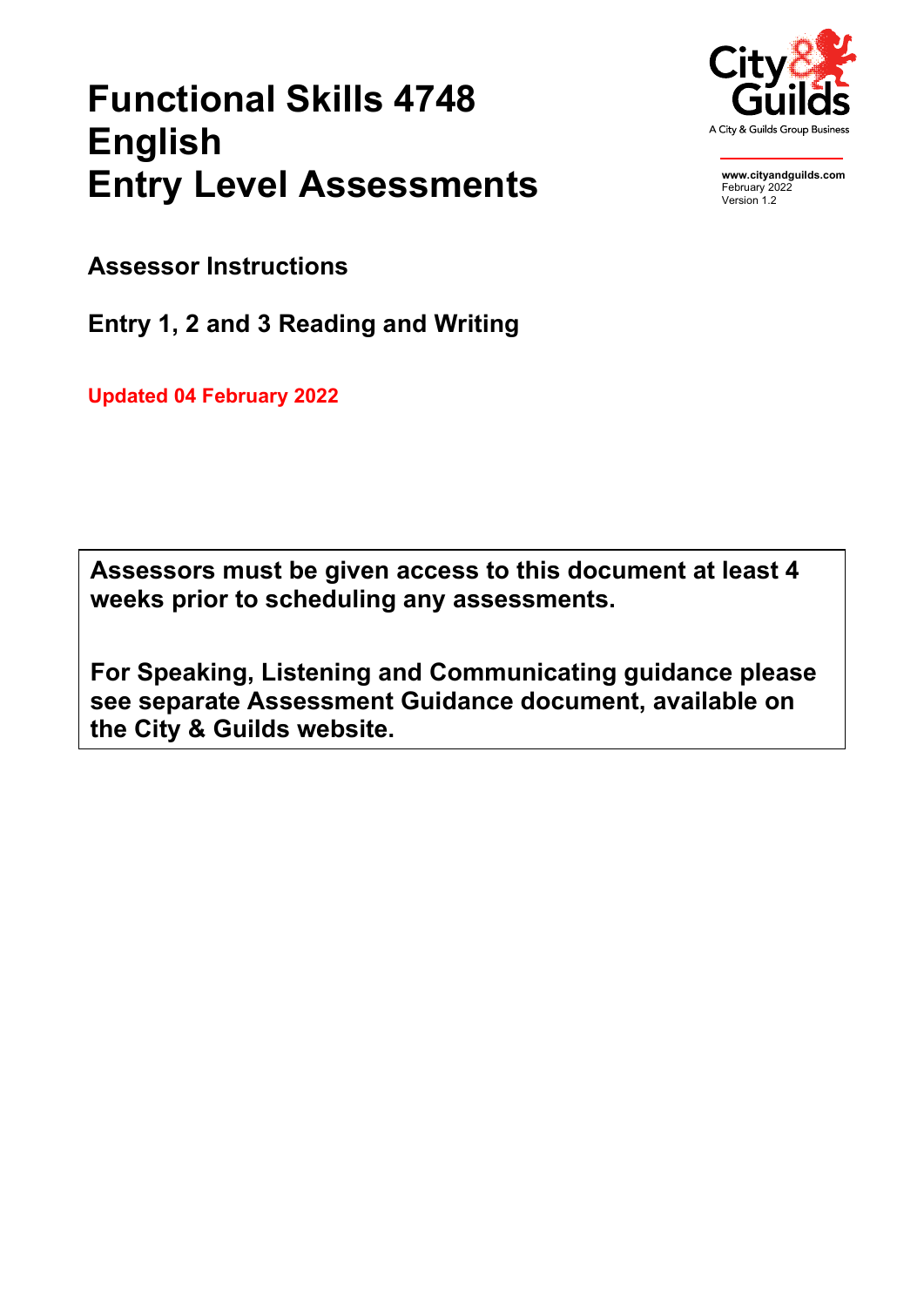# **About this document**

This document provides instructions for centres offering City & Guilds Functional Skills 4748 English Reading and Writing at Entry level. All centre staff conducting assessment must read and be familiar with these instructions at least 4 weeks before any assessment taking place.

There is a separate document available covering assessment of the Speaking, Listening and Communicating component of the qualification.

All assessment of Functional Skills 4748 English Reading and Writing at Entry level must be conducted in accordance with these instructions. Compliance will be checked through City & Guilds external quality assurance process. Any questions about this document or the assessments should be raised with your City & Guilds EQA before any assessment takes place.

Before each assessment takes place, the assessor must check to ensure they have the most up to date version of this document.

## **Assessment summary**

## **Reading**

There is a single assessment at each of Entry 1, Entry 2 and Entry 3.

The assessments are set by City & Guilds and marked and internally quality assured by the centre. The assessments are subject to City & Guilds external quality assurance processes as detailed in the Qualification Handbook, the City & Guilds Centre Manual and Our Quality Assurance Requirements.

#### **Writing (including Spelling)**

At each of Entry 1, Entry 2 and Entry 3 the assessment consists of **two sections**, a Writing task and a Spelling task. The scores for the two sections are added together to give a total mark.

The assessments are set by City & Guilds and marked and internally quality assured by the centre. The assessments are subject to City & Guilds external quality assurance processes as detailed in the Qualification Handbook, the City & Guilds Centre Manual and Our Quality Assurance Requirements.

## **Speaking and Listening**

For Speaking and Listening, see separate documentation on the 4748 Functional Skills pages on the City & Guilds website.

## **Assessment Titles**

City & Guilds will periodically change the assessment titles available.

Assessors must ensure they refer to the most up-to-date version of this document before conducting assessments. The list of available assessment titles is given below. This will be regularly updated as new assessment titles are added and this document must be checked regularly to ensure centres are using the most up-to-date titles.

## **Sample assessments - Reading**

- E1 Reading Health
- E1 Reading Food and Drink
- E1 Reading Party
- E1 Reading Acting

E2 Reading – Health E2 Reading – Holidays E2 Reading – Handmade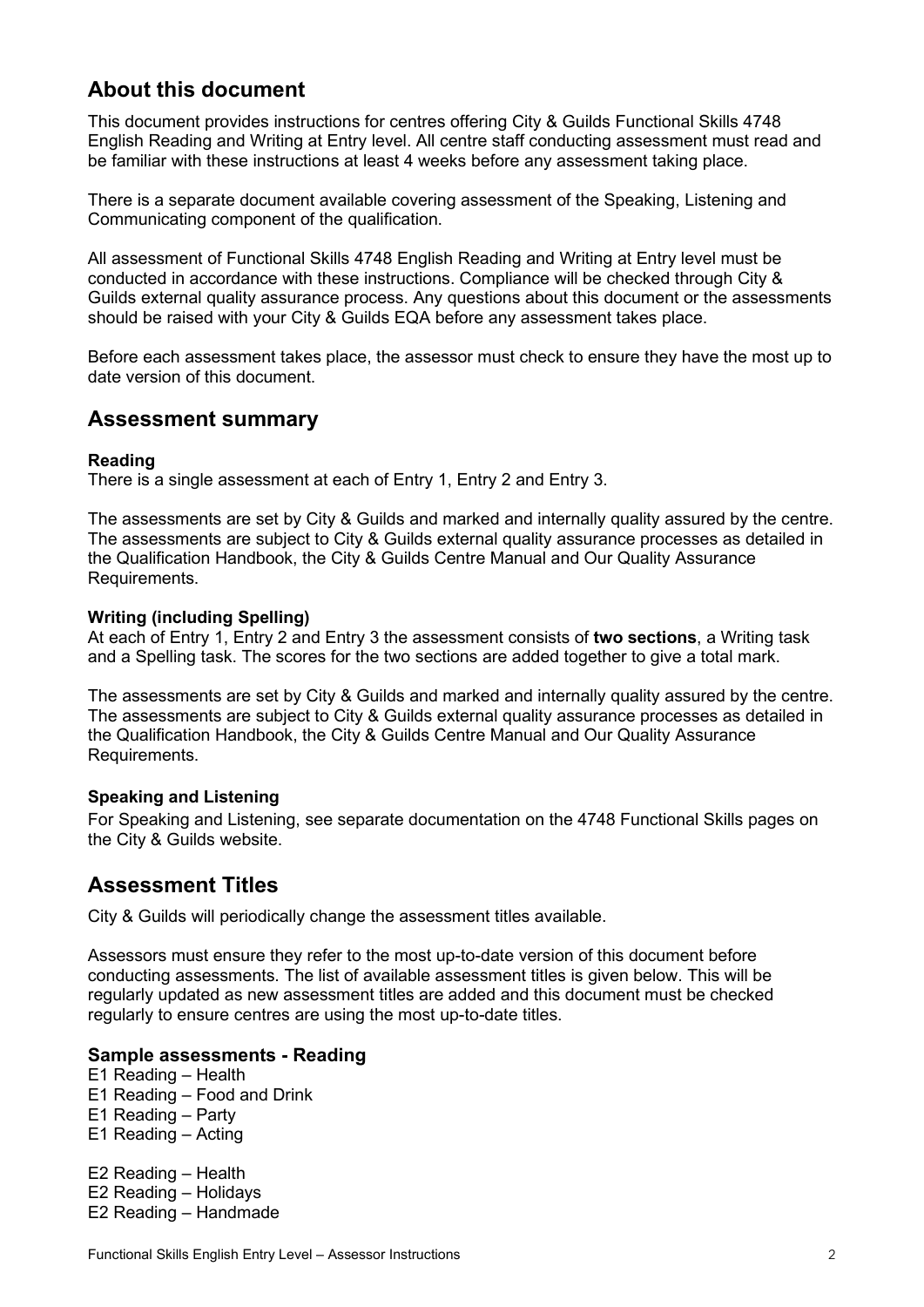E2 Reading – Safety

E3 Reading – Health E3 Reading – At the Gym E3 Reading – Social Media E3 Reading – Treasure

#### **Sample assessments - Writing**

- E1 Writing Health E1 Writing – Jobs E1 Writing – Sleep
- E1 Writing News
- E2 Writing Health
- E2 Writing Home
- E2 Writing Seasons
- E2 Writing Happiness
- E3 Writing Health
- E3 Writing Money Matters
- E3 Writing Sugar
- E3 Writing Changes

#### **Live assessments - Reading**

- E1 Reading Clothes
- E1 Reading Pets
- E1 Reading Games
- E1 Reading Money
- E2 Reading Where to Shop
- E2 Reading Museums
- E2 Reading Different Homes
- E2 Reading Sport and Fitness
- E3 Reading Buying Online
- E3 Reading Environment
- E3 Reading Decorating
- E3 Reading Going into Space

## **Live assessments – Writing**

- E1 Writing Shopping
- E1 Writing Going Out
- E1 Writing Fit and Well
- E1 Writing Friends
- E2 Writing Supermarket
- E2 Writing Super Cook
- E2 Writing Places
- E2 Writing Free Time
- E3 Writing Television
- E3 Writing Shopping Experiences
- E3 Writing Community
- E3 Writing Charity Day

Assessments should be downloaded from the City & Guilds website. Live assessments will be password-protected and available to centres to download via the Walled Garden.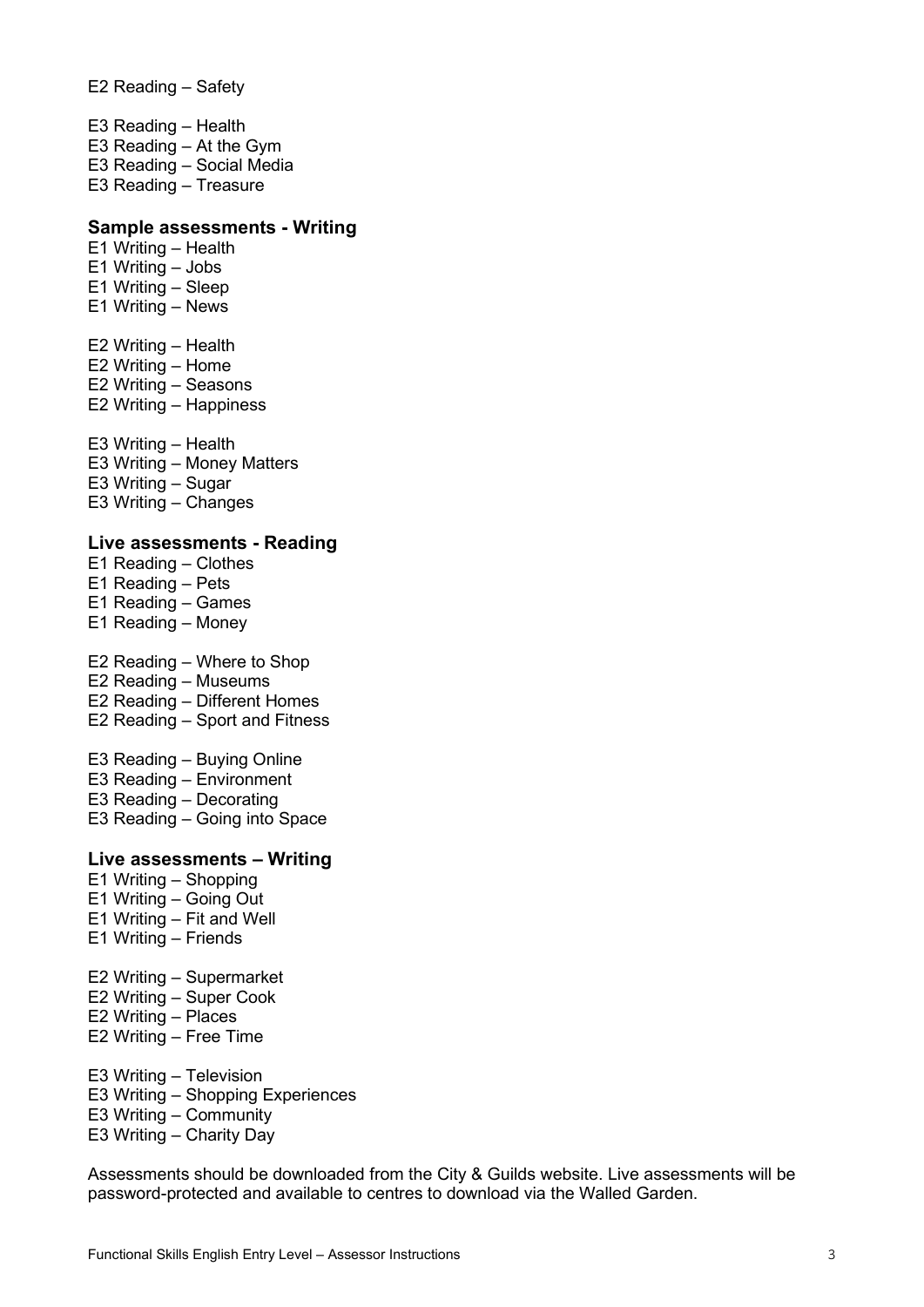# **Time available**

The time allowed to complete each assessment is shown in the table below.

| Component                      | Individual component time<br>(up to) |
|--------------------------------|--------------------------------------|
| Entry 1 English Reading        | 30 minutes                           |
| Entry 1 English Writing        | 25 minutes                           |
| <b>Entry 1 Spelling Task</b>   | 15 minutes                           |
|                                |                                      |
| Entry 2 English Reading        | 40 minutes                           |
| Entry 2 English Writing        | 30 minutes                           |
| <b>Entry 2 Spelling Task</b>   | 15 minutes                           |
|                                |                                      |
| <b>Entry 3 English Reading</b> | 45 minutes                           |
| Entry 3 English Writing        | 40 minutes                           |
| Entry 3 Spelling Task          | 15 minutes                           |

Candidates should work through each assessment at their own pace.

# **Administering the assessment**

At Entry Level, we would expect that these assessments will be delivered when the individual candidate is ready. This can be on a group or individual basis. The assessment can be administered and supported by their teacher or another suitably-qualified centre employee, usually one who is familiar to the candidate.

## **Reading and Writing**

- Assessors must read this document in conjunction with the following sections from the Functional Skills Entry Level English (Entry Levels 1 – 3) Qualification Handbook:
	- $\circ$  Functional Skills Subject Content for Entry Levels 1-3 English Section 5 Assessment
	- $\circ$  Assessment Specifications for Entry Levels 1-3 English Section 5 Assessment
	- o Expectations for Word Reading Entry Levels 1-3 Appendix 1
	- o Expectations for both Reading and Spelling Entry Levels 1-3 Appendix 2
- Assessments are summative and should only be taken when the candidate is considered by their tutor to have the knowledge and skills necessary to pass. It is recommended that candidates successfully complete at least one sample assessment at the relevant level before taking live assessments.
- Candidates must be supervised **at all times** during the assessment.
- Candidates must not have access to mobile phones or any other unauthorised materials during the assessment.
- Candidates **must not** see any assessment in advance of sitting it.
- Candidates **must not** take their work away at any point.
- All assessments materials issued by City & Guilds remain live at all times. Centres must **not** use any live assessments for practice or for teaching and learning purposes.
- At the end of the assessment, all assessment materials must be collected before the candidates leave the room.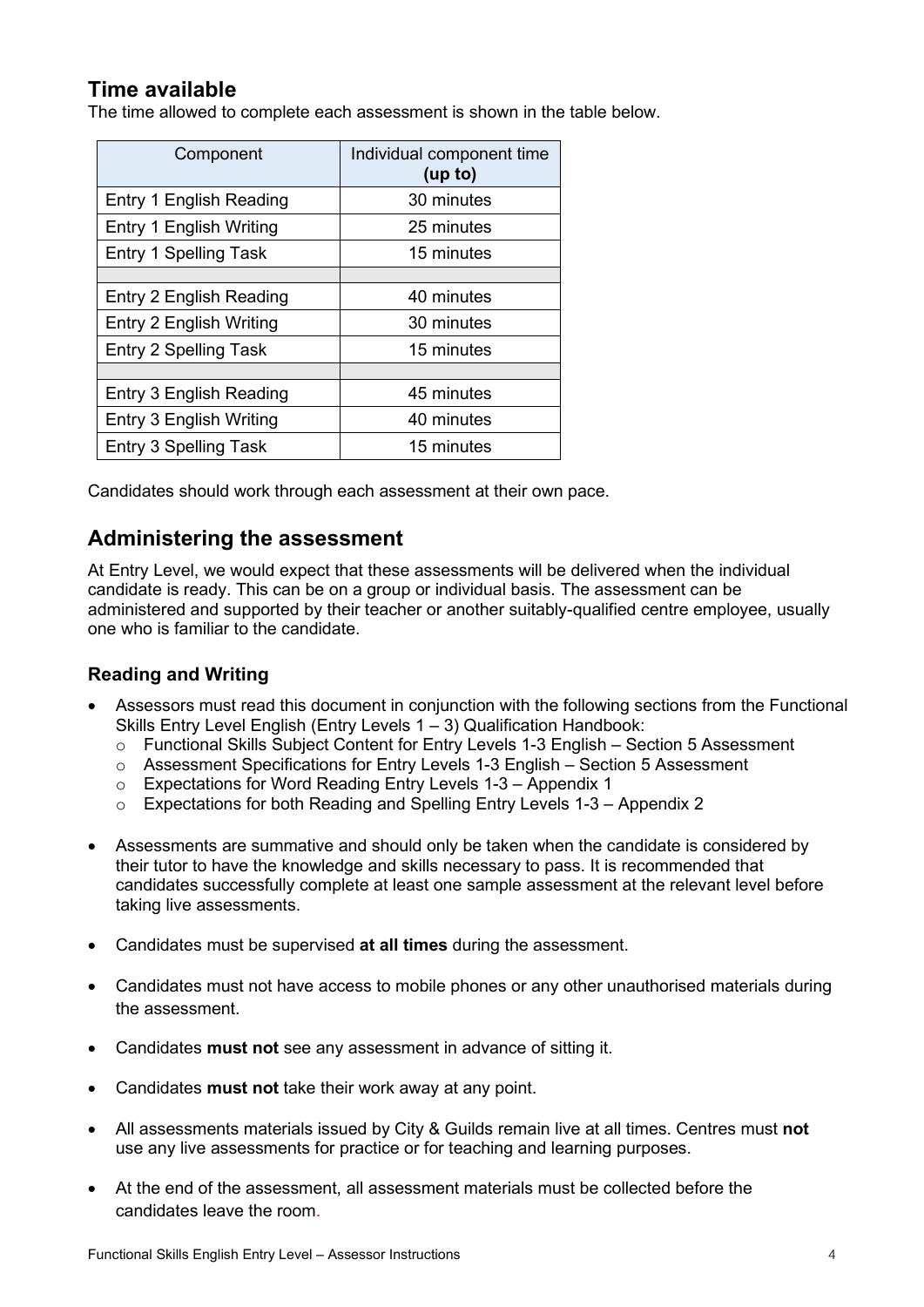## **Reading**

- Assessment must take place in **one** session.
- As this is a **reading** assessment**,** the assessor must **not** read any of the content of the assessment to the candidate. However, the assessor **must** read out the instructions on the front cover to candidates.
- Answers should be recorded on the Candidate Paper. Candidates should write their answers independently or may be given support with writing them if needed. Where support is given, the answer recorded must be an accurate transcript of the response given by the candidate.
- The assessor / person giving support must not prompt the candidate or comment on the answer they give.

## **Writing**

The two parts of the Writing assessment (spelling test and writing activities) can be completed in a maximum of **two** sessions. Sessions **must** be consecutive (with no teaching or preparation between), but do not have to be on the same day. Candidates must **not** take any work away between assessment sessions and assessment materials must be collected in and stored securely between sessions.

- Answers should be recorded on the Candidate Papers.
- For the Writing activities, instructions and questions can be read to the candidate but the candidate must write their answers independently and cannot be given help or support with this.
- The spelling task is administered orally by the assessor. The candidate must write down the word being assessed independently and without assistance. Full instructions for administering the Spelling Task are given on the Spelling Task itself.

# **Access arrangements**

Support to candidates described by this document is available to all learners. Additionally, access arrangements can be given to individual candidates. Assessors should refer to the Qualification Handbook for more information.

## **Resources required for assessments**

- a pen
- dictionary (Reading assessment only)
- dictionaries and spelling/grammar checkers are **not** permitted in the Writing and Spelling assessments.

# **Supervision**

All assessments require continuous supervision by the Assessor or another responsible and suitably qualified adult and should take place under the candidate's normal working conditions (as opposed to a formal examination setting).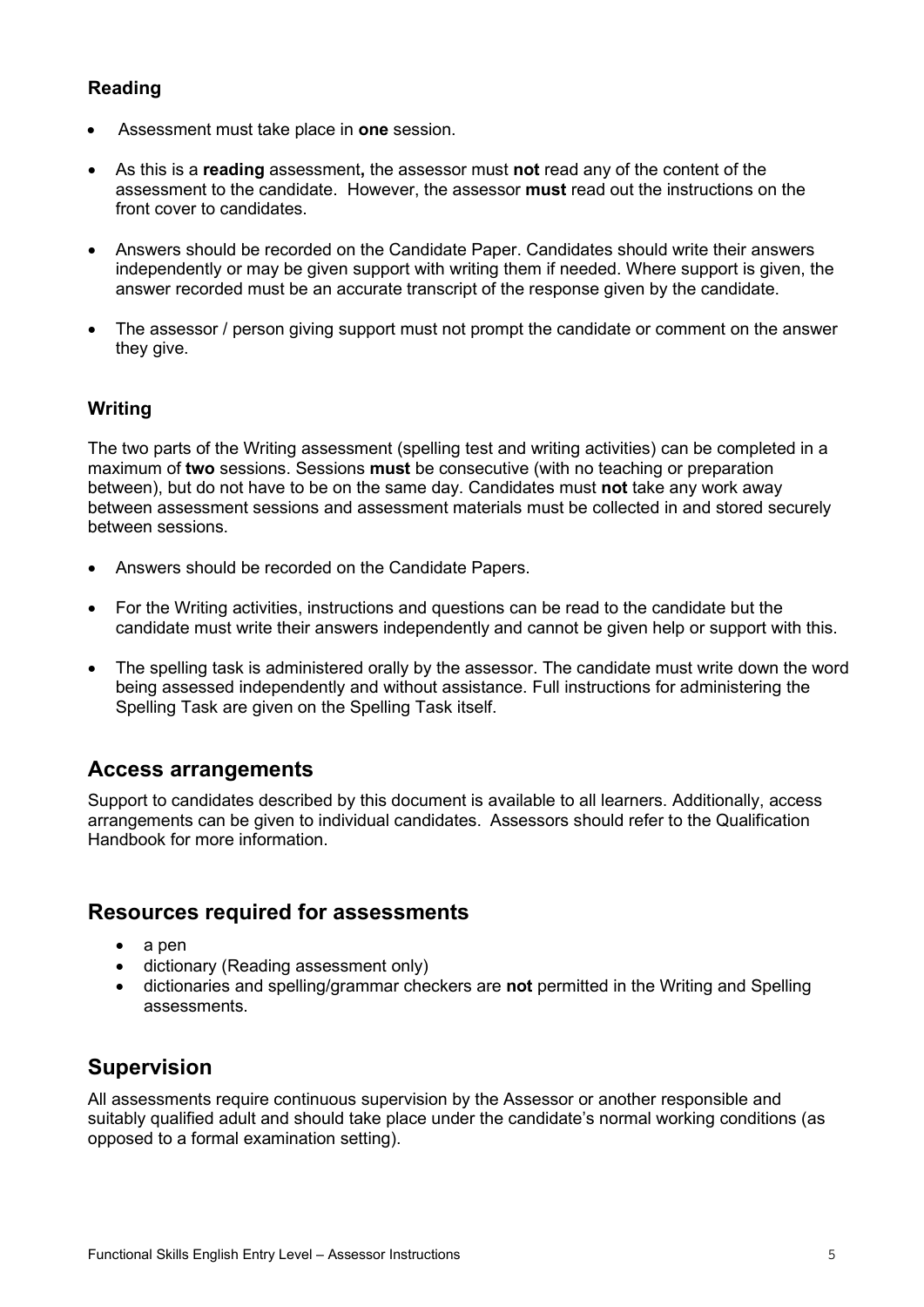# **Recording the assessments**

Centres must keep a record, which can be made available for inspection, showing each assessment version attempted by each candidate and the candidate's mark for this.

# **Storing assessment materials**

All live entry level assessment materials remain live at all times and **must** be kept secure. Centres must meet the following requirements:

- Live assessments are printed from the City & Guilds website, centres must do this **no more than one week** before the assessment is due to take place.
- Centres **must** restrict access to live assessment materials to only those responsible for administrating or assessing Entry Level Functional Skills English, such as assessors, internal quality assurers, exams officers and other staff responsible for administering the assessment. Other members of staff **must not** have access to live assessment materials.
- Assessors **must** keep live assessment materials secure and confidential at all times whilst in their possession.
- Candidates **must not** be allowed to retain any live assessment materials. They may be shown their work as part of feedback from their assessor, but must not keep or copy this. It is not acceptable for assessors to share a candidate's work with other candidates.
- Candidate work **must** be stored by the centre until the next External Quality Assurance (EQA) activity, after which it can be securely destroyed.
- City & Guilds **must** be informed immediately if the security of any live assessment materials is put at risk.

Centres **must** be able to demonstrate and account for the secure movement and secure storage of live assessment materials at all times. Live assessment materials **must** be stored securely and centres **must** keep records of who has access to live assessment materials. Live assessment materials should be stored in the centre's secure storage facility for exam materials. Where this is not possible, live assessment materials **must** be stored in a strong safe or security cabinet or metal cabinet with locking bar.

Centres will need to demonstrate how they are meet all of the requirements listed above as part of qualification approval and any external quality assurance activity.

# **Mark schemes**

The assessor must mark the Candidate Paper using the mark scheme provided.

Before any assessment version is attempted, all assessors for Functional Skills English at that level, within each centre, must review and discuss the mark scheme to ensure that all are interpreting this consistently. Any queries about interpretation of a mark scheme must be raised and resolved with the centre EQA before any assessment takes place.

Accurate and consistent interpretation of mark schemes will be checked as part of City & Guilds' external quality assurance process. Inaccurate or inconsistent interpretation or application of the mark scheme may result in assessments being re-marked and candidates' results being changed.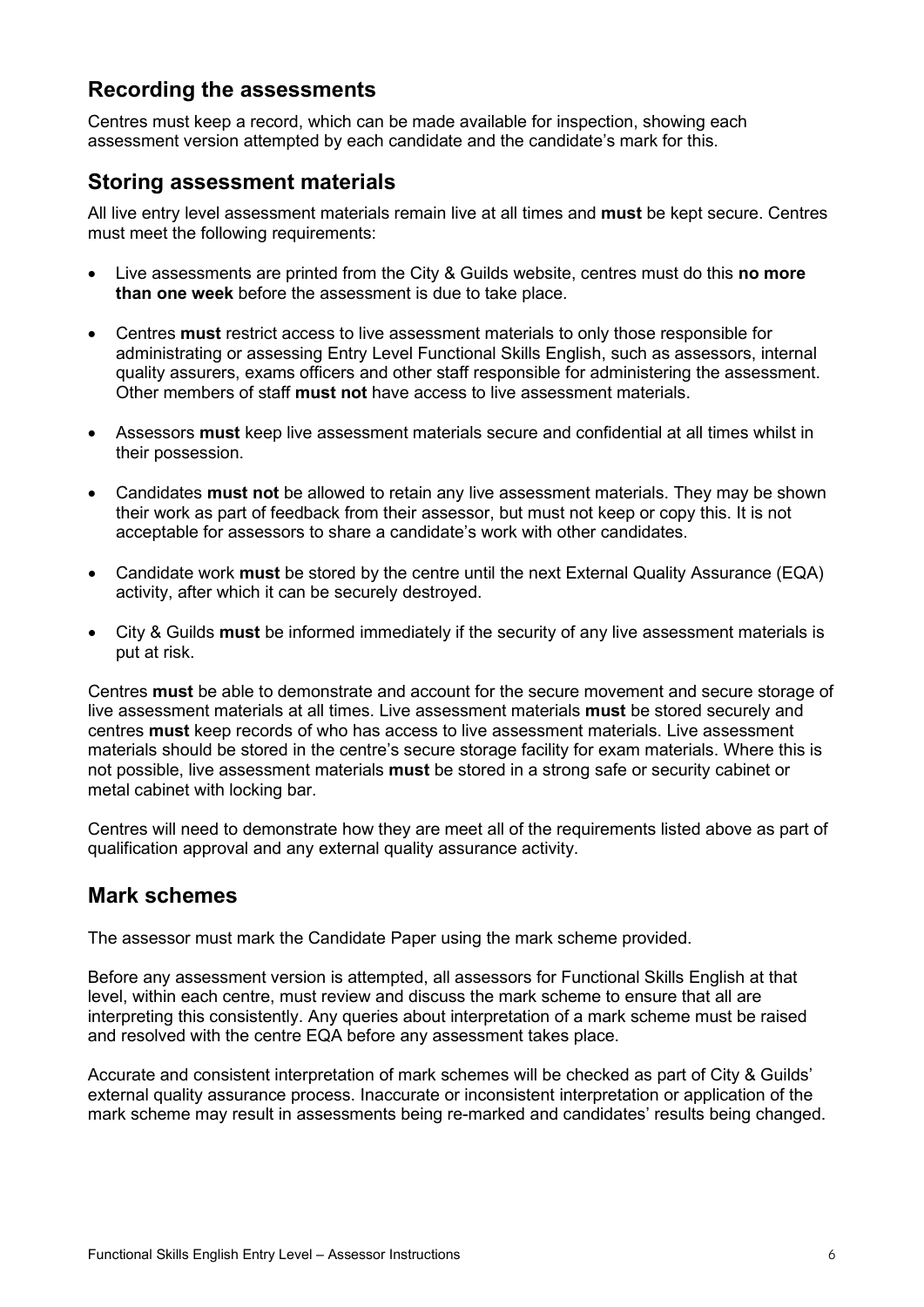# **Pass marks**

The pass mark for the assessments will be indicated clearly on the mark scheme for that assessment. Pass marks are set by City & Guilds.

For Writing, there is a single pass mark covering both the Writing Task and the Spelling Task.

The pass mark may differ between assessment versions. This is to ensure that each version makes equal demands on candidates and is to take account for any minor variation between the demand of each version.

# **Re-sitting the assessments**

Centres must keep a record, which can be made available for inspection, showing each assessment version attempted by each candidate and the candidate's mark for this.

If a candidate fails an assessment, they may re-sit it but the centre **must** select a different version from the live assessment bank.

## **Writing assessment (Writing activities)**

Centres must ensure that all candidates are sufficiently prepared and ready to take an assessment before they do so.

For this reason, in most circumstances, we would not expect the number of resits required by an individual candidate in a given period to exceed the number of different assessment titles available during that period.

In exceptional circumstances, we accept that it may be necessary for a candidate to take an additional resit when they have already taken all available titles. In this event, then the candidate can retake a previously attempted version and the centre should select the title first attempted by the candidate.

Usage of the bank of assessment titles by centres will be checked during the EQA process and this may be followed up where it is found that centres may be entering candidates for assessment before they are ready.

At any time, any newly available title should be prioritised above a candidate retaking a previously attempted assessment.

If a candidate needs to resit the Writing activities, they must sit the related spelling task for that assessment title.

## **Marks for the spelling task cannot be carried over from one assessment title to another.**

## **Writing assessment (Spelling task)**

Candidates are required to sit a Spelling Task as part of the Writing assessment.

There are three spelling tasks available for each assessment title. Each time a candidate attempts a spelling task, the centre must keep a record of the reference for the spelling task used and the candidate's score. Where additional attempts are required to increase the overall mark for the Writing assessment, centres must select a different spelling task **under the same Writing assessment title**.

If a candidate exhausts all three spelling tasks available for the assessment title, they will need to take an alternative Writing assessment title. Candidates will need to retake both parts of the assessment.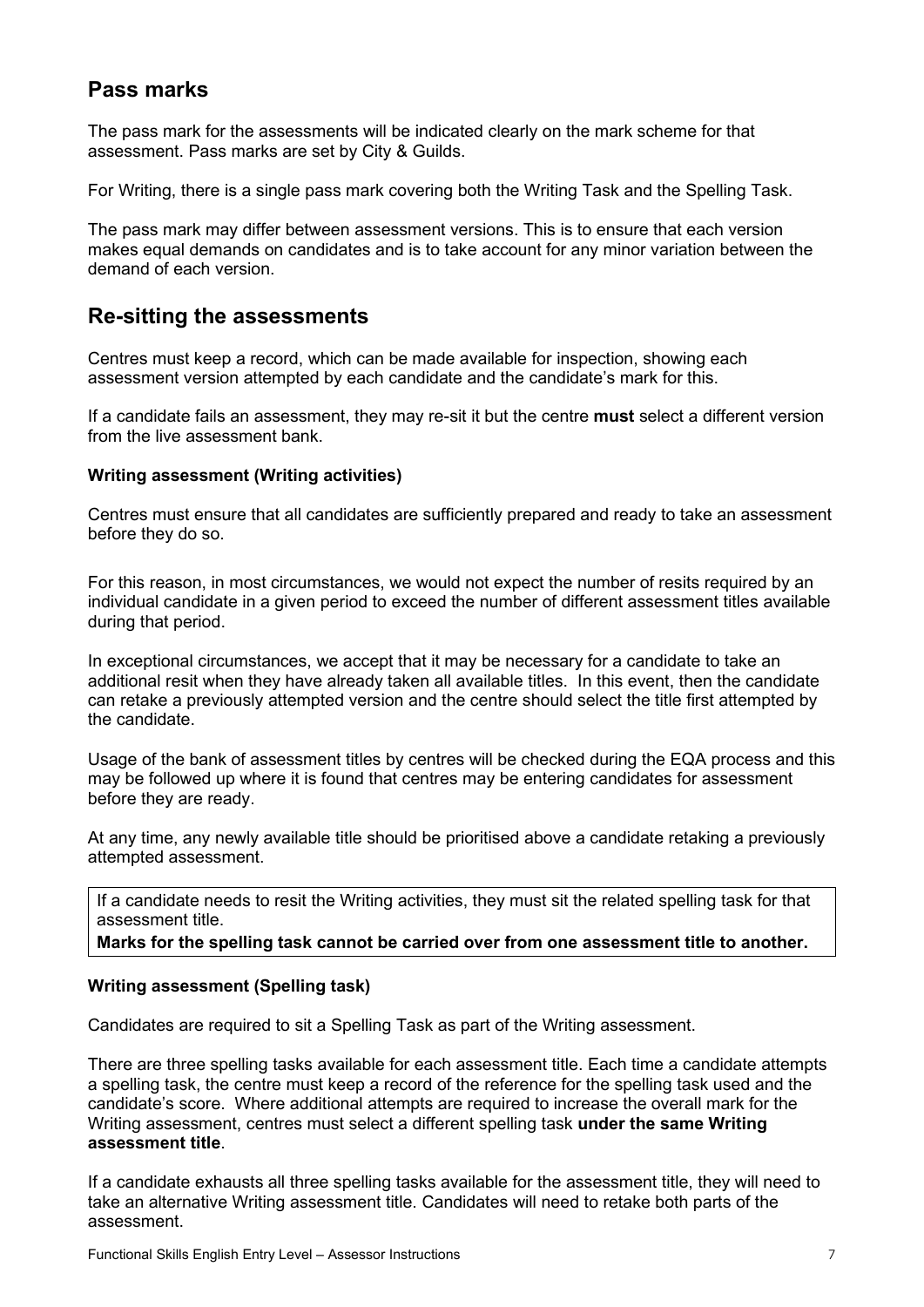The spelling test can be delivered separately to the Writing Task.

#### **Reading assessment**

Centres must ensure that all candidates are sufficiently prepared and ready to take an assessment before they do so.

For this reason, in most circumstances, we would not expect the number of resits required by an individual candidate in a given period to exceed the number of different assessment titles available during that period.

In exceptional circumstances, we accept that it may be necessary for a candidate to take an additional resit when they have already taken all available titles. In this event, then the candidate can retake a previously attempted version and the centre should select the title first attempted by the candidate.

Usage of the bank of assessment titles by centres will be checked during the EQA process and this may be followed up where it is found that centres may be entering candidates for assessment before they are ready.

At any time, any newly available title should be prioritised above a candidate retaking a previously attempted assessment.